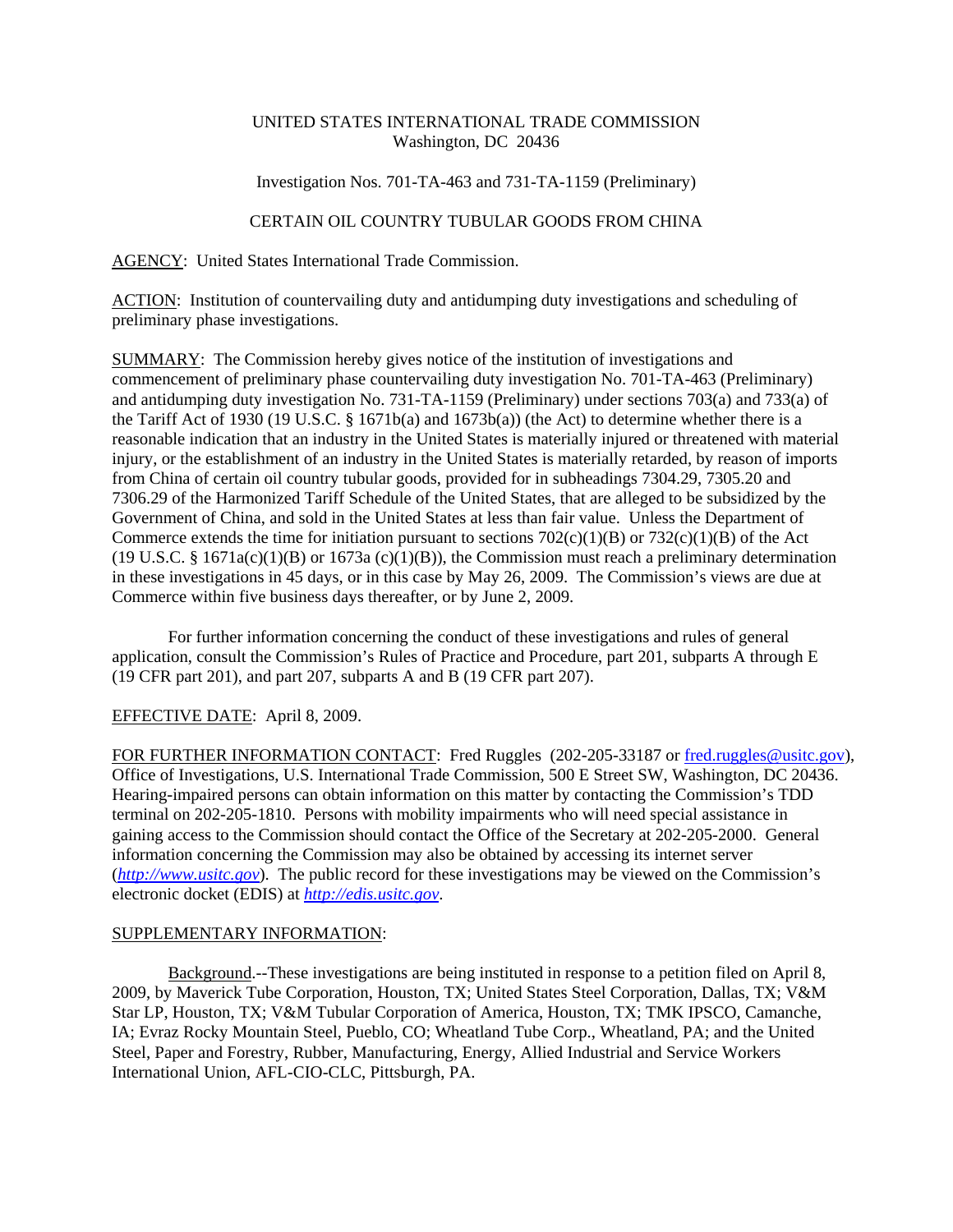Participation in the investigations and public service list.--Persons (other than petitioners) wishing to participate in the investigations as parties must file an entry of appearance with the Secretary to the Commission, as provided in sections 201.11 and 207.10 of the Commission's rules, not later than seven days after publication of this notice in the *Federal Register*. Industrial users and (if the merchandise under investigation is sold at the retail level) representative consumer organizations have the right to appear as parties in Commission countervailing duty and antidumping duty investigations. The Secretary will prepare a public service list containing the names and addresses of all persons, or their representatives, who are parties to this investigation upon the expiration of the period for filing entries of appearance.

Limited disclosure of business proprietary information (BPI) under an administrative protective order (APO) and BPI service list.--Pursuant to section 207.7(a) of the Commission's rules, the Secretary will make BPI gathered in these investigations available to authorized applicants representing interested parties (as defined in 19 U.S.C. § 1677(9)) who are parties to the investigations under the APO issued in the investigation, provided that the application is made not later than seven days after the publication of this notice in the *Federal Register*. A separate service list will be maintained by the Secretary for those parties authorized to receive BPI under the APO.

Conference.--The Commission's Director of Operations has scheduled a conference in connection with these investigations for 9:30 a.m. on April 29, 2009, at the U.S. International Trade Commission Building, 500 E Street SW, Washington, DC. Parties wishing to participate in the conference should contact Fred Ruggles (202-205-3187) not later than April 27, 2009, to arrange for their appearance. Parties in support of the imposition of countervailing and antidumping duties in these investigations and parties in opposition to the imposition of such duties will each be collectively allocated one hour within which to make an oral presentation at the conference. A nonparty who has testimony that may aid the Commission's deliberations may request permission to present a short statement at the conference.

Written submissions.--As provided in sections 201.8 and 207.15 of the Commission's rules, any person may submit to the Commission on or before May 4, 2009, a written brief containing information and arguments pertinent to the subject matter of the investigations. Parties may file written testimony in connection with their presentation at the conference no later than three days before the conference. If briefs or written testimony contain BPI, they must conform with the requirements of sections 201.6, 207.3, and 207.7 of the Commission's rules. The Commission's rules do not authorize filing of submissions with the Secretary by facsimile or electronic means, except to the extent permitted by section 201.8 of the Commission's rules, as amended, 67 Fed. Reg. 68036 (November 8, 2002). Even where electronic filing of a document is permitted, certain documents must also be filed in paper form, as specified in II (C) of the Commission's Handbook on Electronic Filing Procedures, 67 Fed. Reg. 68168, 68173 (November 8, 2002).

In accordance with sections 201.16(c) and 207.3 of the rules, each document filed by a party to the investigation must be served on all other parties to the investigations (as identified by either the public or BPI service list), and a certificate of service must be timely filed. The Secretary will not accept a document for filing without a certificate of service.